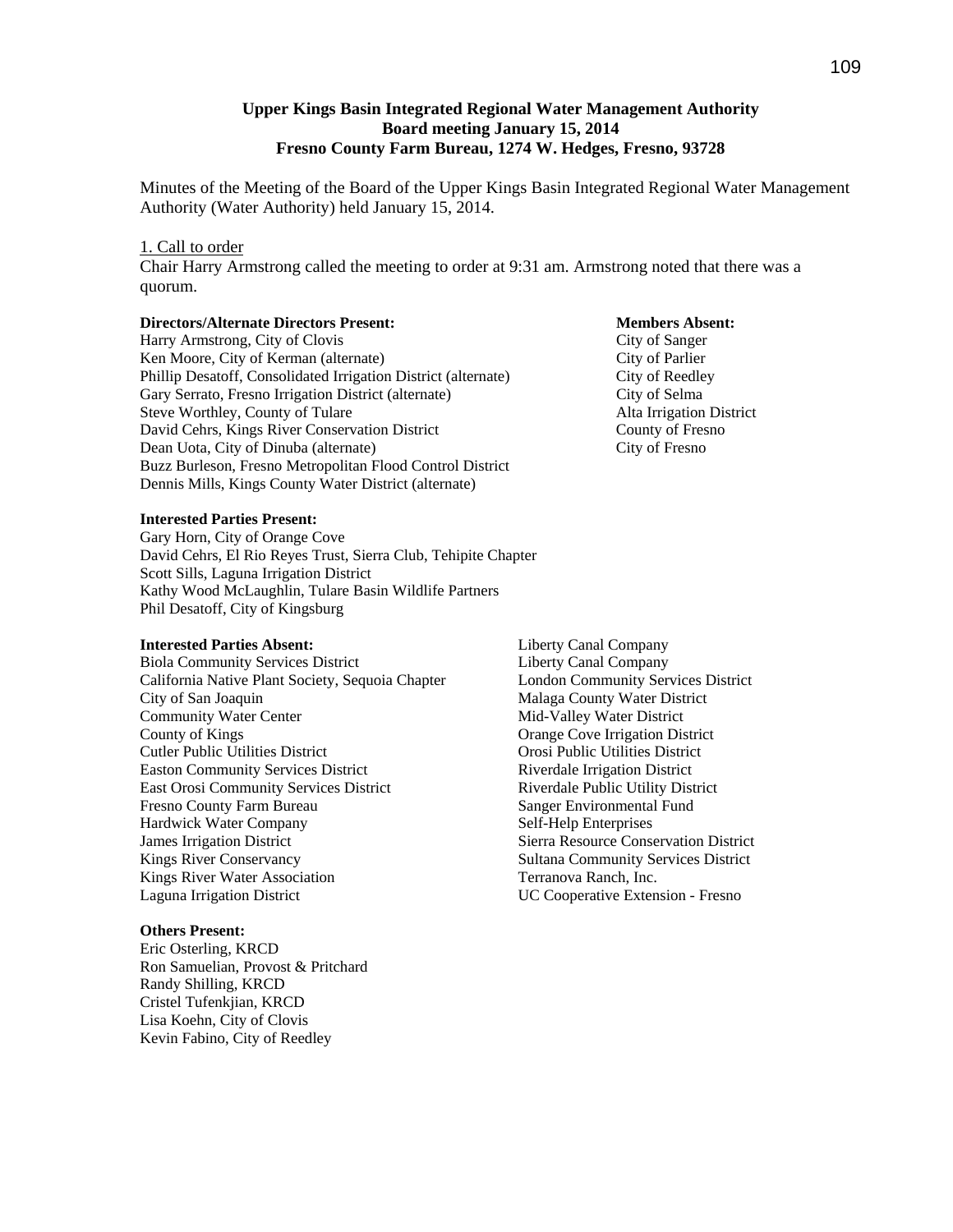## 2. Addition to or Deletion from the Agenda None

# 3. Public Presentations

Chair Armstrong called on Director Cehrs to provide a presentation on groundwater. Cehrs reported on the dry weather, groundwater overdraft, and the need for recharge. Cehrs discussed several types of recharge methods. Cehrs reported on research that was conducted by the Agricultural Research Service Water Management Research Lab on shallow and deep well recharge. Cehrs recommended that the Water Authority consider grants and pilot projects using shallow and deep well recharge methods. Chair Armstrong requested that Water Authority staff member Eric Osterling consider possible grants for the recharge methods discussed by Director Cehrs.

# 4. Approval of Minutes of the October 16, 2013 Board of Directors

It was moved by Director Burleson, seconded by Director Worthley, and unanimously carried that the minutes of October 16, 2013 meeting of the Board of Directors be approved as presented.

# 5. Advisory Committee Report

Chair Armstrong called on Eric Osterling to provide a report on Advisory Committee activities. Osterling reported that the DAC Work Group worked on a proposal in response to DWR funding allocated for technical assistance. Osterling reported that the proposal was submitted and the communities recommended for funding were the cities of Lanare and Orange Cove. Osterling stated that if any funding is left over the Orange Center School will be included. Both projects were identified in the Kings Basin DAC Pilot Project Study. Osterling reported that the Outreach Work Group members have been providing comments on communication tools that are being developed by KRCD through a California Water Foundation grant. Tufenkjian reported that the communication tools will be completed in early 2014 and an educational outreach is scheduled for Spring 2014. Tulare Basin Wildlife Partners representative Kathy Wood McLaughlin reported that their organization received a grant from the Fresno Regional Foundation to provide outreach to land use planners. Osterling reported that through the California Water Foundation grant, a separate website is being developed that will include land use planner outreach information. The website will be a standalone website for the Water Authority. Osterling reported that in conjunction with the website development, Water Authority staff members have developed a Twitter account, @kingswater. Osterling reported that the purpose of the Twitter account is to expand the visibility of the Water Authority, inform the public about the Water Authority and IRWMP-centric topics, promote Water Authority achievements and activities, and ensure that accurate information is conveyed to the public. Osterling reported that Water Authority social media accounts will be managed by Water Authority staff members and only information about Water Authority projects, programs, events and the Kings Basin IRWMP Goals and Objectives will be posted along with related statewide IRWMP activities and topics. Discussions followed regarding posting information that is aligned with Water Authority Board positions and policies.

# 6. Staff Reports

*Planning and Implementation Contracts* – Osterling reported on the status of planning and implementation contracts. Osterling referred to the contracts matrix included in the agenda packet for updates on specific projects. Osterling reported that Proposition 50 Round 2 is completed. Osterling reported that he is working on invoices for other Water Authority grants.

*Inter-regional and Statewide Coordination* – Osterling reported that the Water Authority was one of eleven IRMWPs invited to present at a State Water Resources Control Board workshop in Spring 2014. Osterling reported that the Tulare Lake Basin IRWMP Discussion Group has formed a Boundaries Work Group to discuss the white areas within the Tulare Lake Basin Hydrologic Region. Osterling reported that he will be participating in the Boundaries Work Group. Osterling reported that based on the outcomes of this work group, he will follow up with the Water Authority to present any potential boundary changes for the Water Authority.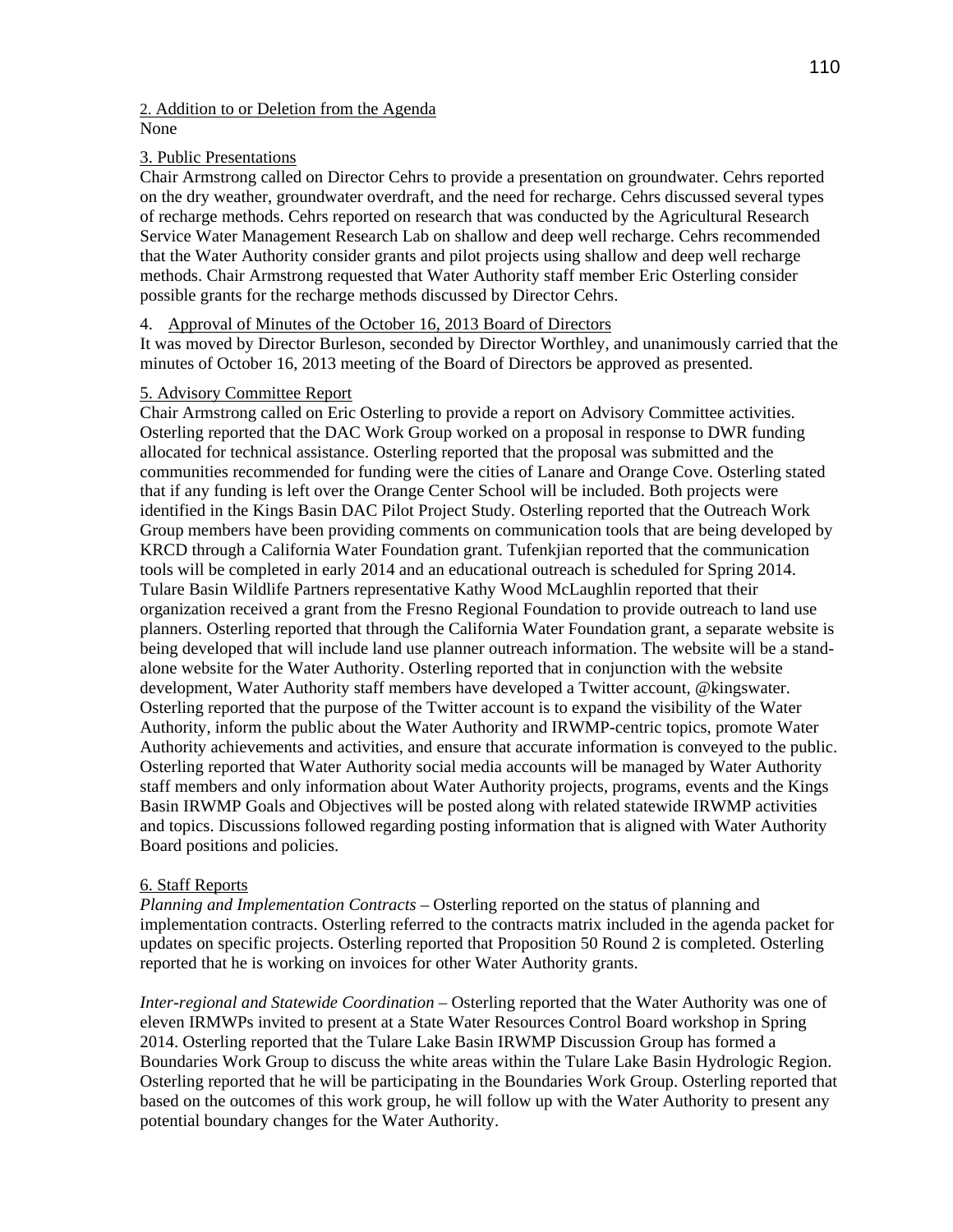*Public Information* – Tufenkjian reported that a press release was included in the packet about the Kings Basin DAC Pilot Project Study. Tufenkjian reported that the Valley Voice newspaper picked up the story and that the Fresno Bee is interested in doing a story. Chair Armstrong suggested that Tufenkjian contact the Business Journal regarding the press release. Tufenkjian presented the General Awareness Packet which is one of the tools that was developed through the California Water Foundation grant. Tufenkjian reported a Kings Basin water supply and demand visual that was developed by Provost & Pritchard with funding provided by the Proposition 84 Planning Grant was reviewed by the Advisory Committee members. Tufenkjian stated that the visual will be updated to reflect the suggestions of the committee members.

*Legislation –* Tufenkjian reported that there is a lot of positioning in the legislature on the water bond. Several bills have been introduced in both the Senate and Assembly to revise the water bond. Tufenkjian reported that all of the bills along with an ACWA version decrease the water bond amount. Tufenkjian reported that AB1249 (Salas) Integrated regional water management plans: nitrate contamination has been newly amended. Tufenkjian reported that this bill would require an integrated regional water management plan to include an explanation of how the plan addresses nitrate contamination, or an explanation of why the plan does not address nitrate contamination, if an area within the boundaries of the plan has been identified as a nitrate high-risk area by the State Water Resources Control Board. The bill would also require the Department of Water Resources when selecting projects for the available grant funds to establish a preference for projects that implement integrated regional water management plans that address nitrate impacts in areas identified as nitrate high-risk areas. Tufenkjian reported that concerns are what impacts will this have on IRMWPs. Tufenkjian reported that Governor's office released the California Water Action Plan for public review and comment. The Action Plan is a comprehensive approach to address state water issues. The Action Plan includes a groundwater section that promotes local and regional management of groundwater but with additional authorities to be granted to local entities. It also proposes that the State can provide oversight if local management agencies are not succeeding in managing the groundwater in a sustainable manner. Tufenkjian reported that a draft Work Plan for Groundwater was released by the State Water Resources Control Board for comments. The Work Plan identifies elements of groundwater management including thresholds, funding, governance, enforcement, and data collection and reporting. Osterling reported that the Governor's proposed budget includes \$472.5 million for IRWMPs.

*Other –* Osterling reported that the California Rural Water Association (CRWA) has offered to make a presentation on the work they are doing with IRWMPs providing technical assistance to DACs. Osterling reported that a workshop that will include the DACs Work Group will be scheduled.

## 7. Kings Basin IRWMP Measurable Objectives Update

Osterling reported that this is a new agenda item to assist with cataloging the accomplishments of Water Authority members that correspond with the Kings Basin IRWMP objectives. Osterling reported that the Kings Basin's IRMWP includes a requirement to report on the progress of the stated objectives each year in an annual report for the water year, October 1 – September 30. Osterling reviewed an attachment of the measurable objectives and asked members present to review the objectives and provide any project information back to him.

## 8. Request to approve quarterly financial reports

Chair Armstrong called on staff member Randy Shilling to provide an overview of the quarterly financial reports for the period of October 1 – December 31, 2013. Shilling reported that the Advisory Committee has asked the Budget Committee to provide the Board a recommendation on membership funding criteria for additional public agency categories. Shilling reported that the Budget Committee will be meeting to develop this recommendation. Shilling provided an overview of the quarterly financial reports included in the agenda packet. Shilling reported that three grant payments were received for the quarter. It was moved by Director Moore, and seconded by Director Burleson, and unanimously carried to approve the quarterly financial reports.